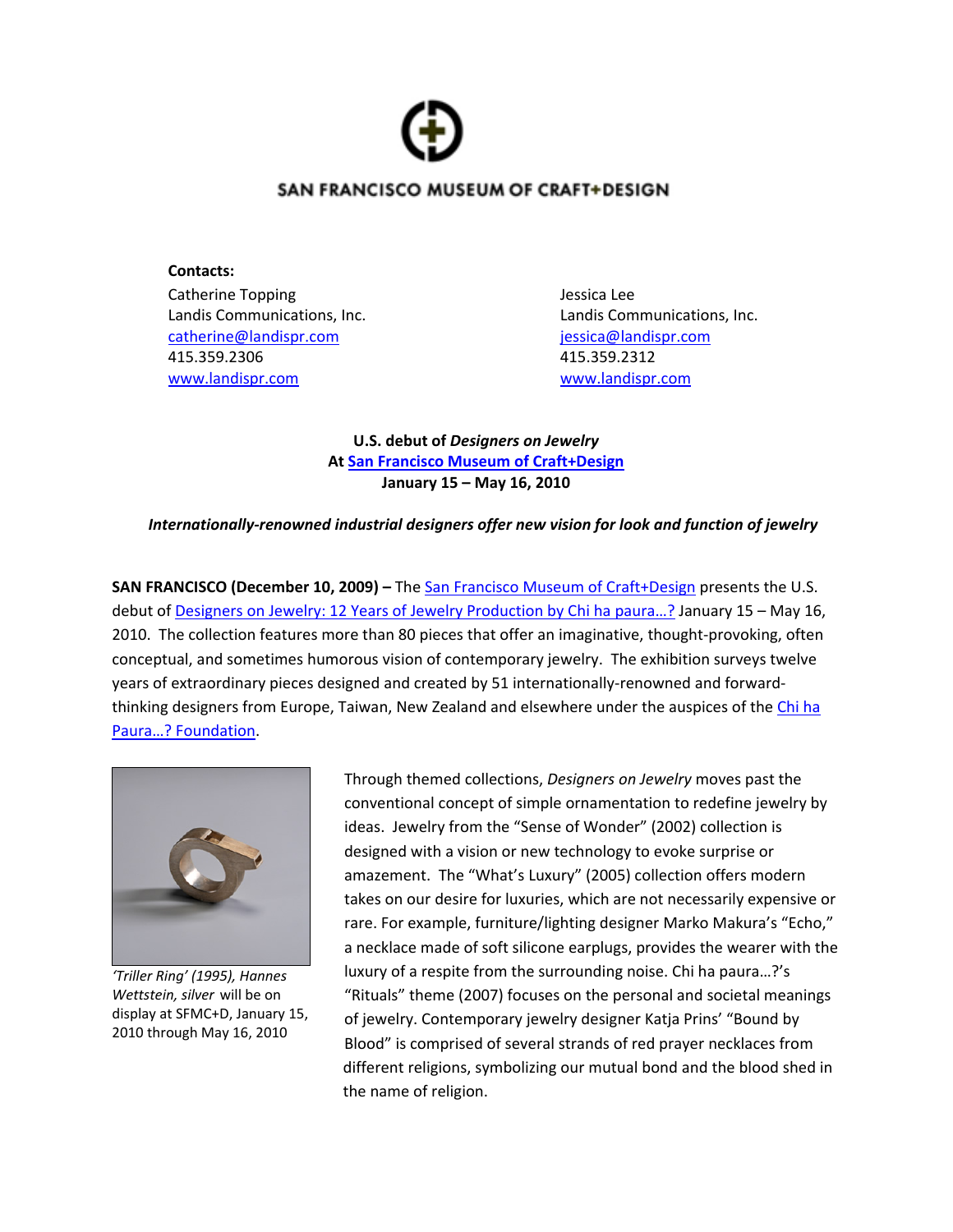

*'Echo' (2005), Marko Makura, silicone and polyurethane*

"*Designers on Jewelry* challenges conventions in jewelry through its highly inventive pieces," said JoAnn Edwards, executive director of the San Francisco Museum of Craft+Design. "The San Francisco Museum of Craft+Design is delighted to offer the Bay Area this unique opportunity to explore innovations in craft and design through contemporary jewelry."

Launched in 1996 by jewelry and product designer Gijs Bakker, the Chi ha paura…? Foundation encourages respected artists working in all fields of contemporary design to create bold and inventive jewelry – with the ultimate goal of making intelligently‐designed jewelry accessible to audiences throughout the world. Bakker will supervise the installation of *Designers on Jewelry* at the San

Francisco Museum of Craft+Design. Inventive forms of installation hardware and display material will accompany the exhibition. *Designers on Jewelry* is organized by the Stedelijk Museum 's‐ Hertogenbosch, Netherlands.

# **Special Events for Designers on Jewelry: 12 Years of Jewelry Production by Chi ha paura…?**

#### **Preview Reception**

Thursday, January 14, 5 p.m.  $-8$  p.m. San Francisco Museum of Craft+Design, 550 Sutter Street Free admission (\$3 suggested donation for adults)

# **Exhibition Walk‐Through Tour with SFMC+D Curator Mariah Nielson**

Friday, January 15, 11 a.m. San Francisco Museum of Craft+Design, 550 Sutter Street Free admission (\$3 suggested donation for adults)

SFMC+D Curator Mariah Nielson will lead a tour of the exhibition *Designers on Jewelry* and provide insight on the artists' work.

# **San Francisco Museum of Craft+Design Speaker Series Events:**



*'Bound by Blood' (2007), Katja Prins, wood*

# • **Contemporary Jewelry Design: Chi ha paura...? with Gijs Bakker** Saturday, January 16, 4 p.m.  $-6$  p.m. Marriott Hotel Union Square, 480 Sutter Street Free to members of SFMC+D, \$20 for non-members, \$10 for students with valid I.D.

Gijs Bakker, product and jewelry designer, co‐founder of Droog Design and co‐founder of the Chi ha paura...? Foundation, shares insights into the artists and the works highlighted in Designers on Jewelry*,* and ways designers from 13 different countries created innovative conceptual designs, using new production methods and materials. Presentation followed by a visit to the exhibition at the Museum.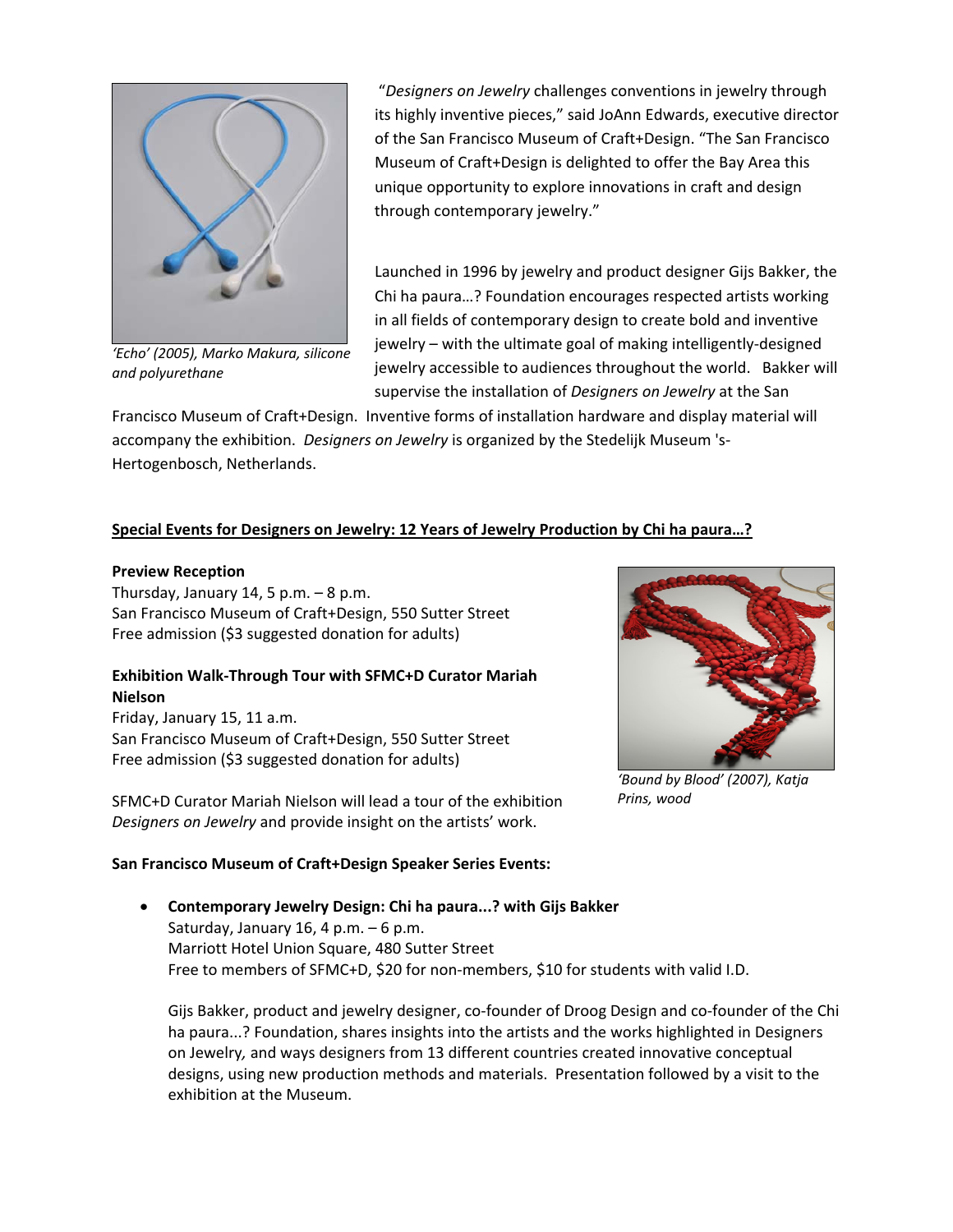• **Jewelry Designers/Jewelry Makers: Who's Making It?** Thursday, March 11, 6 p.m.  $-8$  p.m. Larkspur Hotel Union Square, 524 Sutter Street Free to members of SFMC+D, \$15 for non-members, \$10 for students with valid I.D.

Jewelry designers, makers, and educators will share insights and ideas about jewelry design and production processes. What difference does it make, if any, whether a designer is also the maker, or if someone else makes it? Does the designer's education make a difference? How does industrial design fit into this mix? Participants include David Cole, Sandra Enterline, Mike Simonian, Maaike Evers, and Julia Turner. Moderated by Marilyn da Silva, Professor and Chair of Jewelry/Metal Arts, California College of the Arts. Presentation followed by a visit to the exhibition at SFMC+D.

# **MakeArt Workshops: A free workshop for kids, in partnership with the Museum of Children's Art**

• **Jewelry Design**

Saturday, February 27, 1 p.m. – 3 p.m. Saturday, April 24, 1 p.m. – 3 p.m San Francisco Museum of Craft+Design, 550 Sutter Street Free admission Advance registration required. Please call 415.773.0303.

Children can explore their creativity in this fun MakeArt program, where they can design and create their own jewelry The workshop starts with a family tour of the exhibition *Designers on Jewelry: Twelve Years of Jewelry Production by Chi ha paura...?*, followed by a hands‐on art workshop where children can design and create their own piece to take home. This workshop is for children ages 6 to 12, and parents/caregivers are welcome to join us for the tour.

**Admission to the exhibition is free.** For more information about the exhibition and related educational programs, please visit sfmcd.org or call 415-773-0303.

**MEDIA, PLEASE NOTE:** For high‐resolution images, interviews with JoAnn Edwards, Executive Director of the San Francisco Museum of Craft+Design, or to attend/cover the show, please contact Jessica Lee at 415‐359‐2312/jessica@landispr.com or Catherine Topping at 415‐359‐2306/catherine@landispr.com.

# **About the San Francisco Museum of Craft+Design**

The San Francisco Museum of Craft+Design (SFMC+D) exhibits contemporary craft and design to encourage appreciation of both disciplines – and to highlight the strong connections between the two. Celebrating its fifth anniversary in October 2009, SFMC+D introduces visitors to work by artists and designers from the Bay Area and around the globe through exhibitions and related educational programs. The Museum is located at 550 Sutter Street in San Francisco and is open Tuesday through Saturday 10 a.m. – 5 p.m., Thursdays 10 a.m. ‐ 7 p.m. and Sundays 12 p.m. – 5 p.m. To become a member, sponsor or for more information, please call 415-773-0303, email info@sfmcd.org or visit www.sfmcd.org.

###

#### **CALENDAR EDITORS, PLEASE NOTE:**

**Contacts:**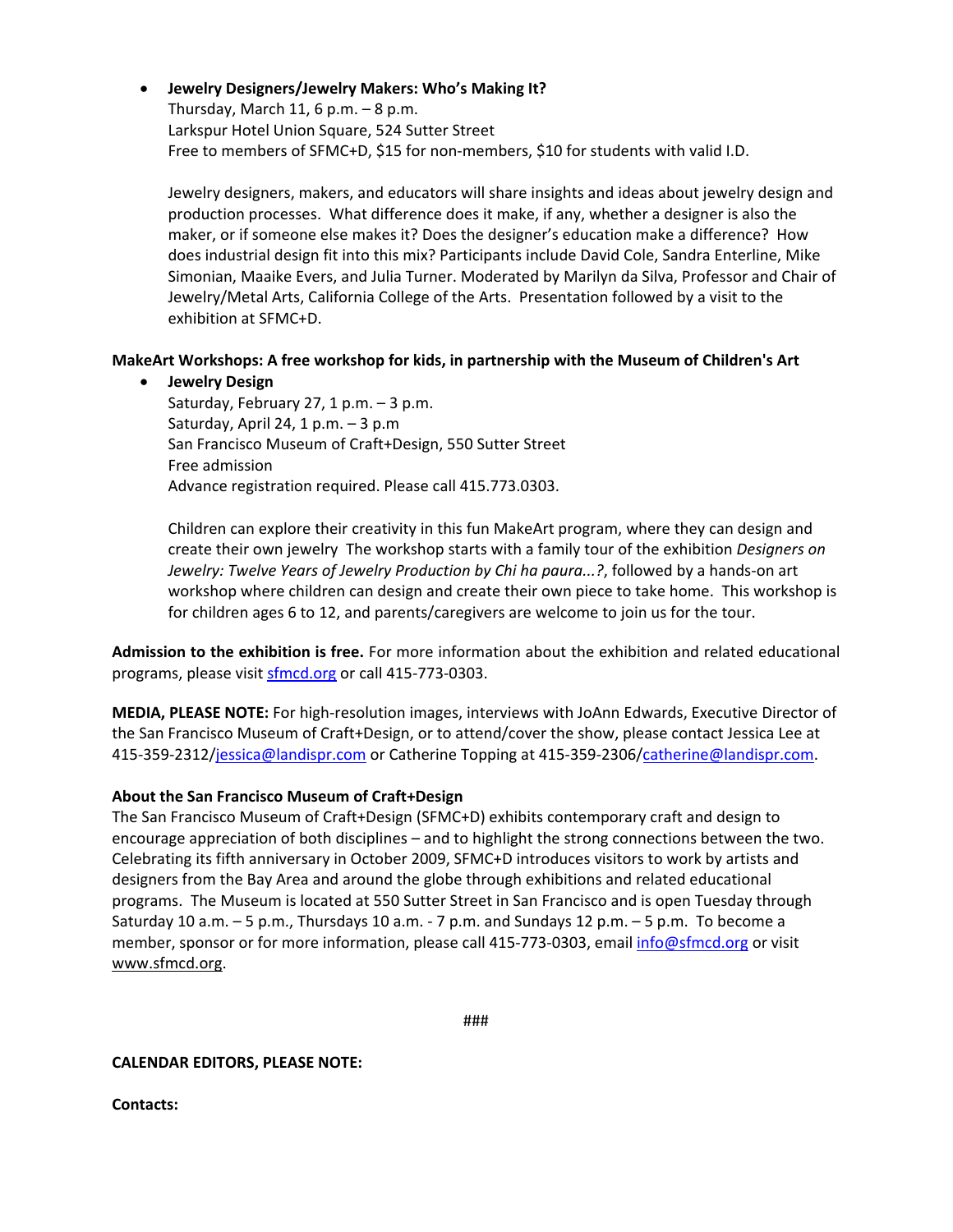Catherine Topping **Catherine Topping 1999** catherine@landispr.com jessica@landispr.com 415.359.2306 415.359.2312 www.landispr.com **WALLACE IN THE WALLACE IN THE WALLACE IN THE WALLACE IN THE WALLACE IN THE WALLACE IN THE WALLACE I** 

Landis Communications, Inc. Landis Communications, Inc.

# **U.S. debut of** *Designers on Jewelry* **at San Francisco Museum of Craft+Design January 15 – May 16, 2010**

#### *Internationally‐renowned industrial designers offer new vision for look and function of jewelry*

- **WHAT:** More than 70 pieces of jewelry created by 51 internationally-renowned designers offer an imaginative, thought‐provoking and sometimes humorous vision of contemporary jewelry at the United States debut of Designers on Jewelry: 12 Years of Jewelry Production by Chi ha paura...?, presented by the San Francisco Museum of Craft+Design (SFMC+D), January 15 – May 16, 2010. The exhibition features pieces produced by Chi ha Paura…? Foundation, as well as limited production forms and unique prototypes, designed by some of the world's most eminent industrial designers from Europe, Taiwan, New Zealand and elsewhere. Launched in 1996 by jewelry and product designer Gijs Bakker, the Chi ha paura…? Foundation encourages respected artists working in all fields of contemporary design to create bold and inventive jewelry – with the ultimate goal of making intelligently‐designed jewelry accessible to audiences throughout the world.
- **WHERE:** The San Francisco Museum of Craft+Design 550 Sutter Street San Francisco, CA, 94102
- **WHEN:**  *Designers on Jewelry: 12 Years of Jewelry Production by Chi ha paura…?*  January 15, 2010 through May 16, 2010 \*\* Preview reception on January 14, 5 p.m. – 8 p.m.

*Exhibition Walk‐through Tour with SFMC+D Curator Mariah Nielson* Friday, January 15, 11 a.m.

*San Francisco Museum of Craft+Design Speaker Series Event Contemporary Jewelry Design: Chi ha paura..? with Gijs Bakker* Saturday, January 16, 4 p.m. – 6 p.m. Marriott Hotel Union Square, 480 Sutter Street Free to members of SFMC+D, \$20 for non-members and \$10 for students with valid I.D.

*San Francisco Museum of Craft+Design Speaker Series Event Jewelry Designers/Jewelry Makers: Who's Making it?* Thursday, Marcy 11, 6 p.m.  $-8$  p.m Larkspur Hotel Union Square, 524 Sutter Street Free to members of SFMC+D, \$15 for non-members and \$10 for students with valid I.D.